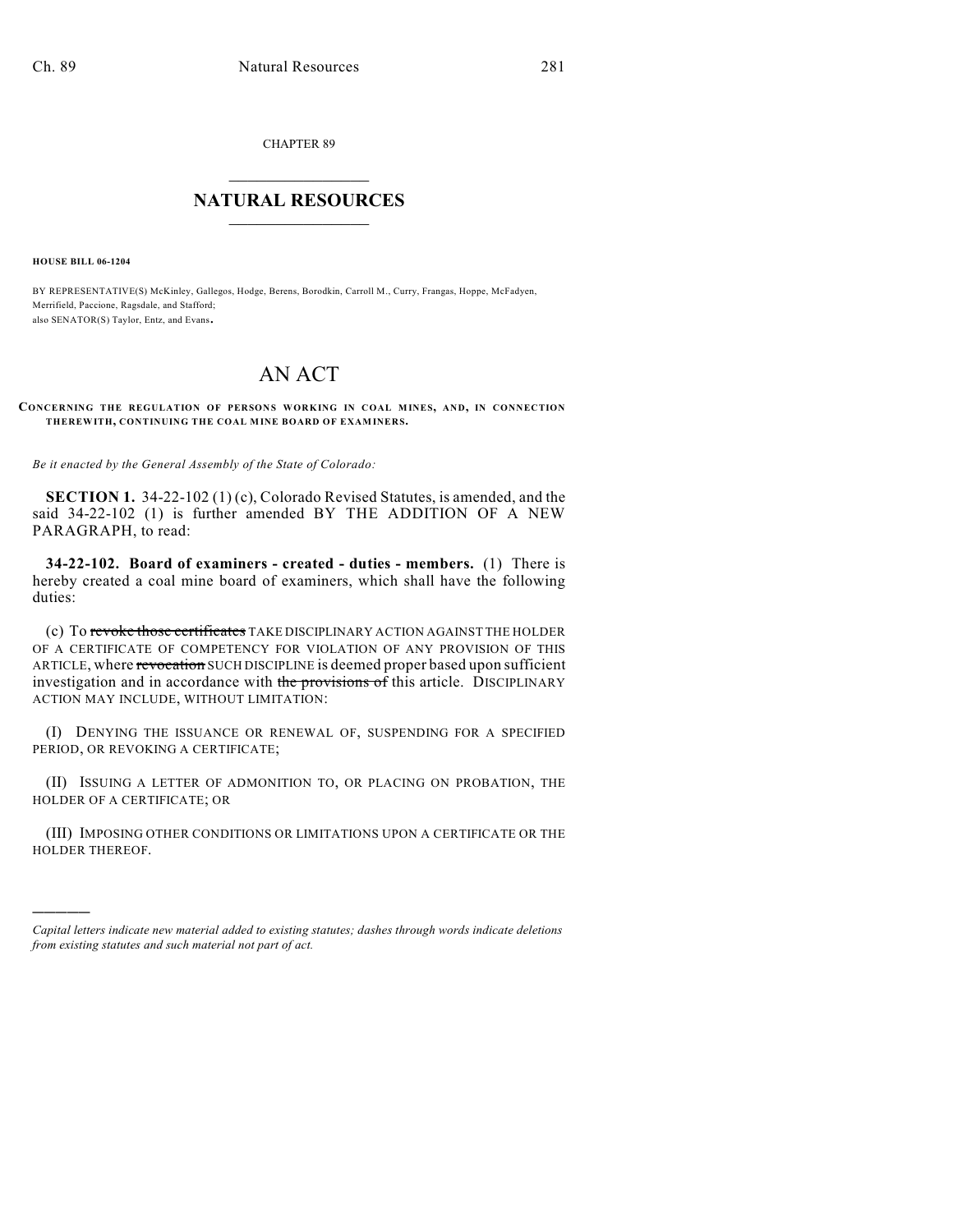(f) TO ISSUE CEASE-AND-DESIST ORDERS.

**SECTION 2.** 34-22-102, Colorado Revised Statutes, is amended BY THE ADDITION OF A NEW SUBSECTION to read:

**34-22-102. Board of examiners - created - duties - members.** (1.5) WHEN A COMPLAINT OR INVESTIGATION DISCLOSES AN INSTANCE OF CONDUCT THAT DOES NOT WARRANT FORMAL ACTION BY THE BOARD AND, IN THE OPINION OF THE BOARD, THE COMPLAINT SHOULD BE DISMISSED, BUT THE BOARD HAS NOTICED INDICATIONS OF POSSIBLE ERRANT CONDUCT BY THE HOLDER OF A CERTIFICATE OF COMPETENCY THAT COULD LEAD TO SERIOUS CONSEQUENCES IF NOT CORRECTED, A CONFIDENTIAL LETTER OF CONCERN MAY BE ISSUED AND SENT TO THE HOLDER OF A CERTIFICATE OF COMPETENCY.

**SECTION 3.** 34-22-113, Colorado Revised Statutes, is amended to read:

**34-22-113. Board of examiners - repeal - review of functions.** Unless continued by the general assembly, this article is repealed, effective  $J_{\text{t}}$   $J_{\text{t}}$   $\rightarrow$   $1, 2006$ JULY 1, 2020, and the coal mine board of examiners is abolished. The provisions of section 24-34-104 (5) to (12), C.R.S., concerning a wind-up period, an analysis and evaluation, public hearings, and claims by or against an agency shall apply to the powers, duties, and functions of the board specified in this article.

**SECTION 4. Repeal.** 24-34-104 (37) (a), Colorado Revised Statutes, is repealed as follows:

**24-34-104. General assembly review of regulatory agencies and functions for termination, continuation, or reestablishment.** (37) The following agencies, functions, or both, shall terminate on July 1, 2006:

(a) The regulation of persons working in coal mines by the department of natural resources through the coal mine board of examiners in accordance with article 22 of title  $34, C.R.S.$ ;

**SECTION 5.** 24-34-104, Colorado Revised Statutes, is amended BY THE ADDITION OF A NEW SUBSECTION to read:

**24-34-104. General assembly review of regulatory agencies and functions for termination, continuation, or reestablishment.** (51) THE FOLLOWING AGENCIES, FUNCTIONS, OR BOTH, SHALL TERMINATE ON JULY 1, 2020: THE REGULATION OF PERSONS WORKING IN COAL MINES BY THE DEPARTMENT OF NATURAL RESOURCES THROUGH THE COAL MINE BOARD OF EXAMINERS IN ACCORDANCE WITH ARTICLE 22 OF TITLE 34, C.R.S.

**SECTION 6.** 34-22-107 (1), (2), (3), (4), and (7), Colorado Revised Statutes, are amended to read:

**34-22-107. Disciplinary action - procedures - grounds.** (1) In any case in which consideration is given to revocation TAKING DISCIPLINARY ACTION AGAINST THE HOLDER of a certificate of competency issued pursuant to this article, such proceedings shall be conducted in accordance with the provisions of sections